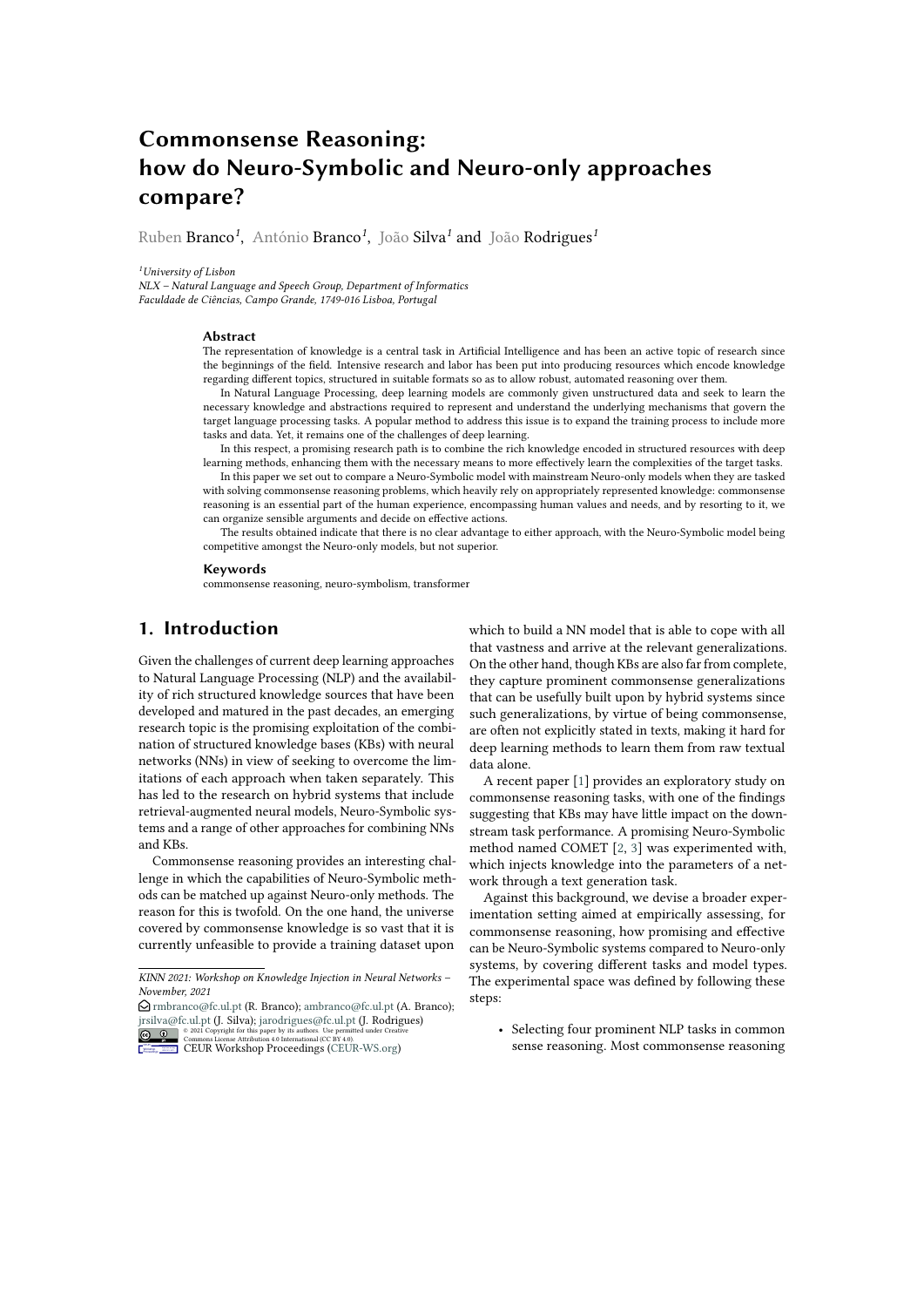tasks fall under two categories: multiple choice question answering (Q&A) or machine reading comprehension. In this exercise, we concentrated on Q&A commonsense reasoning tasks, covering different topics and different reasoning types, setting a demanding environment to probe the knowledge and ability of different language models.

- Selecting most prominent examples of nonhybrid, Neuro-only models from the three different families of Transformers, namely encodersonly, encoders-decoders and decoders-only; the models are, respectively, RoBERTa [\[4\]](#page-6-0), T5 [\[5\]](#page-6-1) and GPT-2 [\[6\]](#page-6-2).
- Running these three models over the four selected tasks, finding the best performing one.
- Selecting a most promising hybrid system, namely COMET, which leverages a BART [\[7\]](#page-6-3) model and enriches it with knowledge coming from a given KB. The simplicity of the injecting task and the interesting results obtained on generating commonsense knowledge makes COMET a promising method. We also include a fifth model, BART-Large, in the experimentation, serving as a baseline for COMET(BART).
- Finally, running this hybrid system over the same four tasks and comparing its performance against the best Neuro-only found above.

In this paper, we report on this experimental exercise and its results, and discuss the empirical evidence gathered in view of the research question motivated above: in what concerns commonsense reasoning, is there empirical evidence that hybrid models stand to the promise of having the potential of surpassing the performance of Neuro-only systems?

The results of our experimentation reported in the present paper do not uncover a clear winner, as in the performance scores obtained with the two approaches, no one stands out as having a clear advantage over the other, which comes in line with the findings from  $[1]$ .<sup>[1](#page-1-0)</sup>

## **2. Related Work**

The Transformer model [\[8\]](#page-6-4) has become the all-embracing and flexible approach to a wide range of NLP tasks. Extensive research has been devoted to refine its architecture and training methodology. It has become commonplace to section the training regime into two stages [\[9,](#page-6-5) [10,](#page-6-6) [11,](#page-6-7) [12\]](#page-6-8), namely (i) **pre-training**, where a language model is trained on a large corpus of raw text, endowing it with some capacity to suitably process natural language (or at least a good amount of linguistic phenomena); and (ii) **fine-tuning**, where the model is refined with respect to a specific language processing task.

Ensuing works would improve the methodology, introducing different pre-training tasks that aid downstream performance [\[4,](#page-6-0) [5,](#page-6-1) [7\]](#page-6-3). These efforts have allowed an accelerating increase in the state of the art on benchmarks such as GLUE [\[13\]](#page-6-9) and SuperGLUE [\[14\]](#page-6-10). Large pre-trained language models were shown to be competitive with systems that access external knowledge, in open-book Q&A challenges which require mostly trivia knowledge, by accessing their internal "memory" learned during pre-training [\[15\]](#page-6-11). These results raise the question of whether pre-training alone can endow language models with enough commonsense knowledge to tackle commonsense reasoning tasks.

Motivated by this question, a study [\[16\]](#page-6-12) was conducted to assess the intrinsic knowledge and reasoning capabilities of different pre-trained Transformer-based language models, without fine-tuning. The models were applied to different commonsense reasoning tasks, by framing them as sentence scoring tasks. This can be achieved in the following manner: for a given example (e.g. a question and several possible answers), the perplexity of the language model when presented a particular question-answer pair is measured, and the pair with the lowest perplexity (thus being the one that makes the most sense) is considered to be the response of the model. The method requires no fine-tuning, allowing "probing" into the knowledge contained in the model. It was found that the models consistently performed better than random, albeit close to it in some tasks, and that a noticeable gap remains between the models and the human baselines.

A promising approach to aid the learning process of commonsense reasoning tasks are Neuro-Symbolic models. This approach attempts to combines knowledge stored in KBs with neural networks, providing a richer prior knowledge.

Early attempts at enriching neural networks with knowledge coming from KBs made use of Graph Embedding techniques, representing concepts as vectors which would be used to initialize the embedding layer. Techniques such as Node2Vec [\[17\]](#page-6-13), TransE [\[18\]](#page-6-14) and WordNet Embeddings [\[19,](#page-6-15) [20\]](#page-6-16) can leverage the nature of graph structures to produce embeddings for the nodes through the strength of the relations between them. Lexical knowledge coming from ontologies such as WordNet can be used as a way to enrich neural networks in a Neuro-Symbolic system [\[21\]](#page-6-17).

More recently, with the advent of the Transformer, methods to blend KBs within its parameters leveraged the self-attention system. Embeddings from external KBs are

<span id="page-1-0"></span><sup>1</sup>Code is publicly available at: [https://github.com/nlx-group/](https://github.com/nlx-group/Commonsense-Reasoning-Neuro-only-vs-Neuro-Symbolic-Methods) [Commonsense-Reasoning-Neuro-only-vs-Neuro-Symbolic-Methods.](https://github.com/nlx-group/Commonsense-Reasoning-Neuro-only-vs-Neuro-Symbolic-Methods) combined with the internal states from the Transformer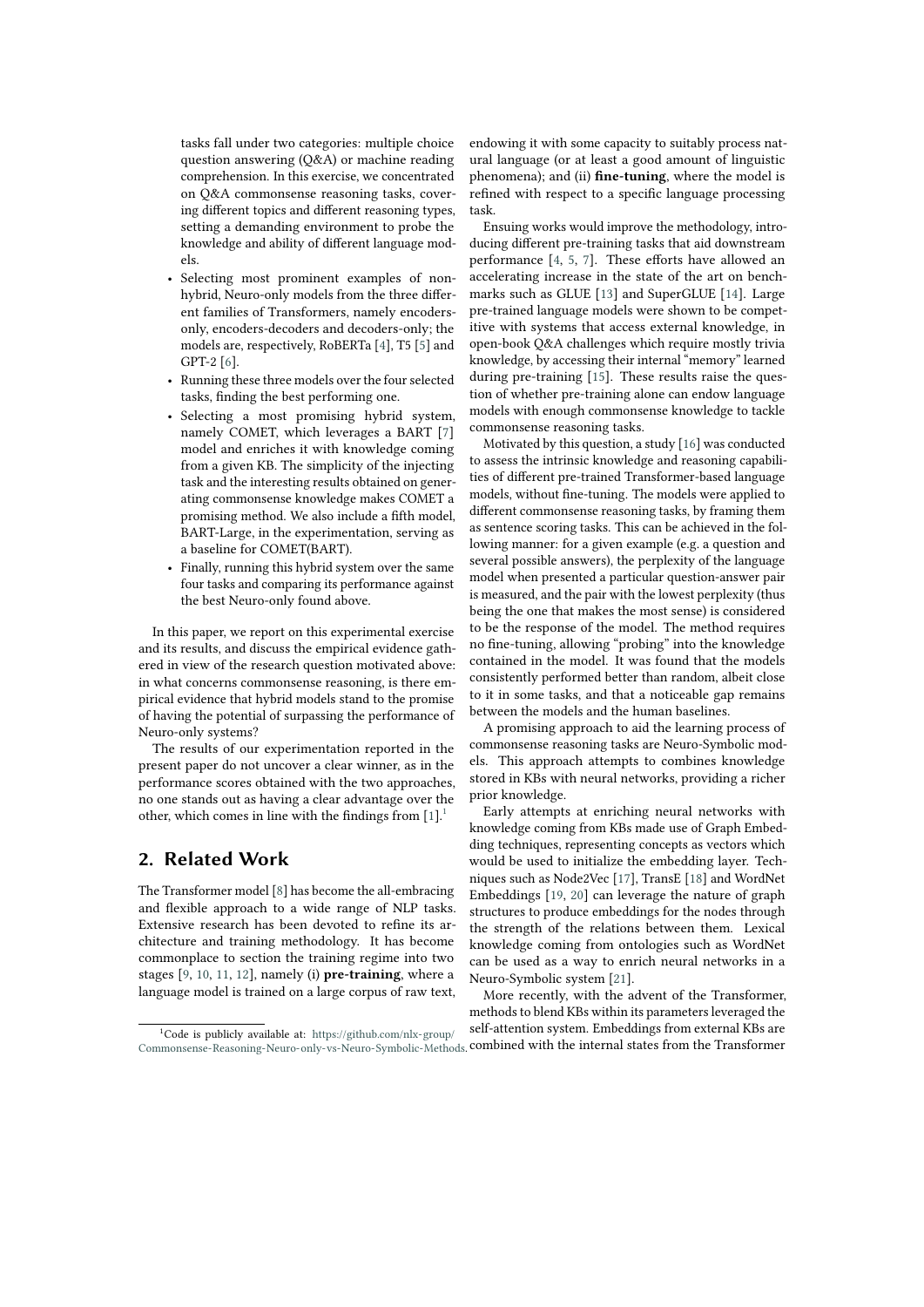block, following some fusion function [\[22,](#page-6-18) [23,](#page-6-19) [24\]](#page-6-20). This usually requires the addition of a module that selects relevant entities, fetches their embeddings and includes them in a self-attention operation with the sequence hidden states.

These approaches are limited in three ways: (i) additional parameters required to be learned, making the search space for optimum performance rather expensive; (ii) given a trained model, accommodating additional entities, unseen during previous training, requires additional training, which may prove costly; and (iii) the embedding matrix of KB entities can quickly become a problem, especially as some popular and extensive KBs can encode millions of entities, being prohibitively expensive to hold in memory.

In an interesting new wave of research on commonsense reasoning inspired by GOFAI, $^2$  $^2$ , more complex KBs and methods are being developed to tackle the problem. Open resources for commonsense reasoning, whether manually built or automatically retrieved, tend to encode taxonomic knowledge, which is a subset of the types of commonsense knowledge. In ATOMIC [\[3,](#page-5-2) [25\]](#page-6-21), we find an approach that seeks to improve reasoning by going beyond taxonomic knowledge to encoding causal and inferential knowledge. This is important for an agent/model to reason about what might be the causes for a certain event to happen, and given that it did, what we can infer from it. In its most recent update, ATOMIC encodes knowledge of social-interactions, physical-entity relations, and eventcentered relations. ATOMIC is then used as a resource to build a dataset to fine-tune different generation models on a tail generation task, through a method named COMET (**Com**mons**e**nse **T**ransformers) [\[2,](#page-5-1) [3\]](#page-5-2). Tail generation task is designed to enable models to learn the knowledge contained in a KB. The task consists in presenting the model with a concept A and a relation, and the model must generate a concept B that has such relationship with concept A.

The reasoning behind the generation task lies in the fact that the universe of commonsense knowledge is so vast that we cannot hope to build a resource that is complete. Thus, we need our models to be able to generalize and generate new knowledge. The results show that without the use of the ATOMIC KB, pre-trained models fail to generate new knowledge, hinting at the possibility that the commonsense knowledge stored in them is very limited. When fine-tuned on the tail generation task, the COMET models are able to learn to generate new knowledge, even for entities that were not previously seen during training.

## **3. Tasks**

We adopt four tasks related to commonsense reasoning, covering different demands and domains in terms of reasoning, framing a challenging environment to evaluate the capacity of models addressing them, and the effectiveness of the Neuro-Symbolic COMET method. The four tasks are (i) Argument Reasoning Comprehension, (ii) AI2 Reasoning Challenge, (iii) Physical Interaction Question Answering and (iv) CommonsenseQA.

## **3.1. Argument Reasoning Comprehension**

The Argument Reasoning Comprehension Task (ARCT) [\[26\]](#page-7-0) tests the argument reasoning ability of a model, requiring not only language and logic skills but also commonsense knowledge.

The underlying structure of an argument, whose uncovering dates back to Aristotle and his study of argumentation, is defined as a series of premises (reasons) that support a given claim (conclusion). In another model of argumentation, an additional fundamental part, named warrant, is included in the structure [\[27\]](#page-7-1). The warrant establishes the connection between the premises and claims, such that the latter must logically follow from the former (sequitur). Warrants are often implicit, under the assumption that they are shared knowledge between the addresser and addressee [\[28\]](#page-7-2). This makes identification of warrants an exercise that requires commonsense.

This task is defined as follows: given a reason and a claim, choose the appropriate warrant from two possible choices. One of the warrants is a distraction, not supporting the sequitur from reason to claim.

The dataset was constructed with data from the *Room for Debate*, a section in the New York Times,<sup>[3](#page-2-1)</sup> where knowledgeable contributors participate in debates regarding contemporary issues. The authors selected 188 debates of controversial issues and used crowdworkers (referred as turkers) from Amazon Mechanical Turk to perform an 8-step pipeline to obtain the dataset instances, resulting in 1970 instances.

Problems of spurious correlations has been detected in the original dataset, so we will use a cleaned version of it [\[29\]](#page-7-3).

### **3.2. AI2 Reasoning Challenge**

The AI2 Reasoning Challenge (ARC) [\[30\]](#page-7-4) is a multi-choice question answering task on the topic of natural sciences. The dataset is comprised of questions from 3rd to 9thgrade exams in the U.S. and other parts of the world. It is composed of two sets of questions: the easy and the

<span id="page-2-0"></span><sup>2</sup>Good Old-Fashioned AI

<span id="page-2-1"></span><sup>3</sup><https://www.nytimes.com/roomfordebate>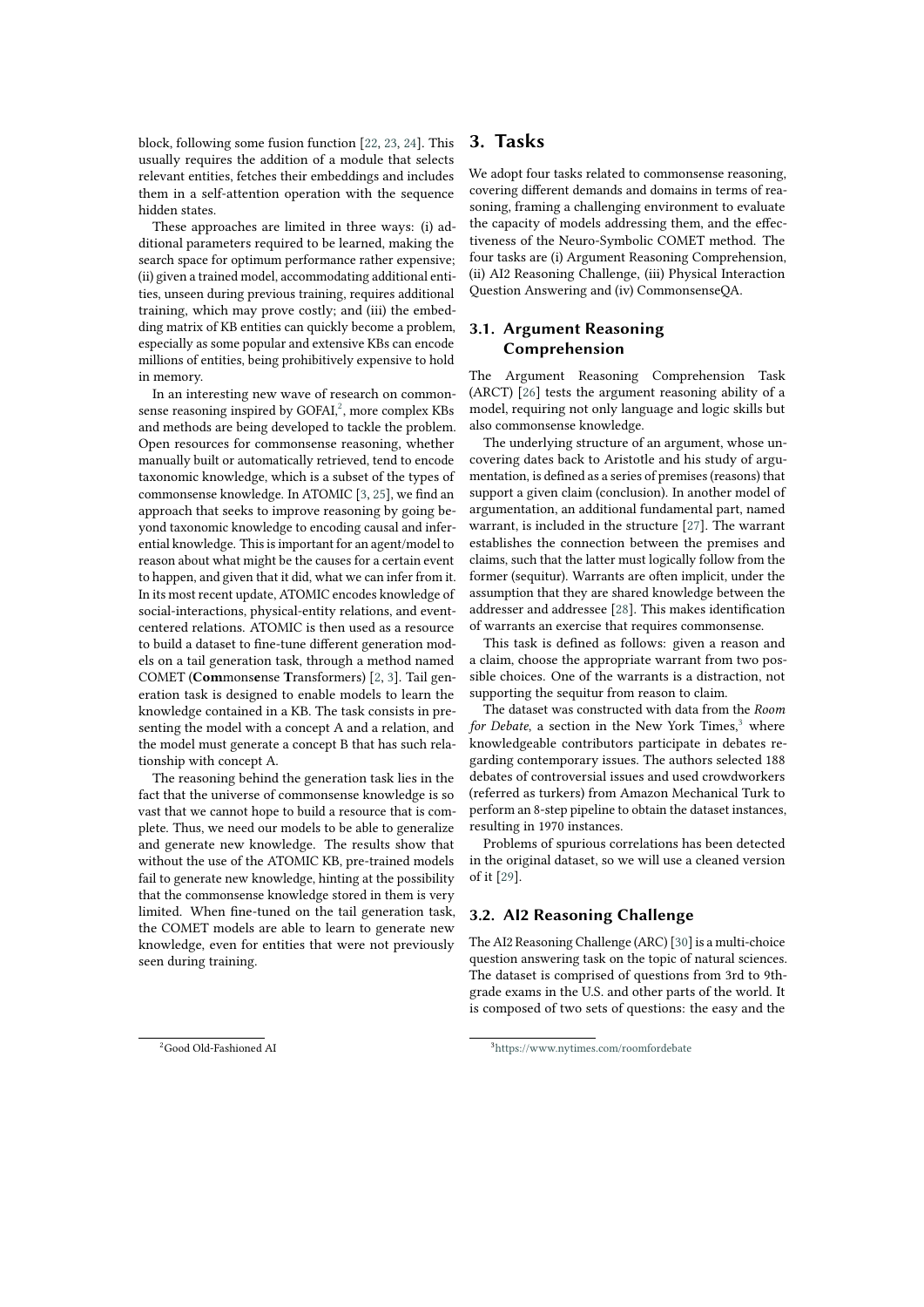challenge sets. The challenge set contains questions that cannot be trivially solved with token co-occurrence, as opposed to those in the easy set that can. Our experimentation will be carried out using the challenge set.

ARC demands models to possess knowledge in different dimensions: definitions, facts and properties, structure, processes and causal, teleology/purpose, algebraic, and many more; and different reasoning types: question logic, linguistic matching, multi-hop, comparison, algebraic, etc. The diversity in knowledge and reasoning types required to learn ARC makes it a highly challenging task.

## **3.3. Physical Interaction Question Answering**

The Physical Interaction Question Answering task (PIQA) [\[31\]](#page-7-5) tests the capabilities of models to answer commonsense questions regarding the physical world. Models are presented with a goal, mostly an everyday situation that a human might want to accomplish, and two possible solutions to attain the goal. Models will need to learn, from raw text only, physical commonsense knowledge.

For humans, acquiring physical commonsense knowledge is part of the human experience. We can interact with the world, manipulate objects and figure out how we might use them to solve problem, in a process called grounding [\[32\]](#page-7-6). Unlike humans, models as of yet cannot interact with the world to learn these properties, which makes it a real challenge for them to acquire physical knowledge from raw text only.

Large scale language models struggle with this task, with the state of the art achieving 83.5% $^4$  $^4$  accuracy, compared to the human 95% score.

### **3.4. CommonsenseQA**

CommonsenseQA (CSQA) [\[33\]](#page-7-7) is a multi-choice question answering dataset that requires commonsense knowledge in different formats, akin to ARC. It encompasses many different knowledge types: spatial, cause and effect, has parts, is member of, purpose, social, activity, definition and preconditions.

It was built by resorting to ConceptNet [\[34\]](#page-7-8), extracting subgraphs of concepts which are used to build questions, through crowdsourcing with Amazon Mechanical Turk.

## **4. Methodology**

Designing a broad evaluation setting enables a richer comparison between the Neuro-only pre-trained language models and the Neuro-Symbolic model. For comparison, we pick a representative from each Transformer family of models:

- **Encoder-only** We adopted RoBERTa [\[4\]](#page-6-0) as an encoderonly exemplar. RoBERTa [\[4\]](#page-6-0) is a derivative of BERT [\[12\]](#page-6-8), conceptualized from a study on the optimization of BERT models.
- **Decoder-only** The GPT series of models have gained notoriety in NLP, and we select the most recent *computationally affordable* version, GPT-2 [\[6\]](#page-6-2). GPT-2 is a left-to-right language model, comprised of stacked Transformer decoders. It excels in text generation and boasts considerable capabilities in Natural Language Understanding (NLU) tasks.
- **Encoder-Decoder** For this family of architectures, we resorted to T5 [\[5\]](#page-6-1). T5 is conceptualized as a textto-text framework, meaning that both the input and output are entirely textual, regardless of the underlying tasks. This affords T5 with immense flexibility.

To inject finer priors into a language model, in a Neuro-Symbolic approach, we follow the COMET [\[2\]](#page-5-1) method, which leverages a generative task to enrich the model with a commonsense knowledge base. In the current paper, we use COMET(BART), which is a BART-Large [\[7\]](#page-6-3) model trained with a tail generation task on ATOMIC2020 [\[3\]](#page-5-2), the most recent version of the ATOMIC knowledge base. In order to better assess the influence of the knowledge base, we also include a standard BART-Large in our evaluation.

A different fine-tuning technique is used for RoBERTa, GPT-2, COMET(BART) and BART-Large, which was shown as promising for Q&A based commonsense reasoning tasks. The fine-tuning process frames problems into sequence ranking problems [\[35\]](#page-7-9). In this framing, given that the tasks are multiple-choice, the elements of input pairs of questions and candidate answers,  $(q_i, a_i)$ , are separately given to the network, which produces a value, named the relevancy score. The pair with the maximum relevancy score is the answer given by the network.

Implementations for the experimentation are based on Huggingface [\[36\]](#page-7-10), along with their pre-trained model weights.

A sequential hyper-parameter search is employed for the learning rate and batch size. First, the learning rate is determined through the selection of the model with the best accuracy on the development set, after fine-tuning for 10 epochs, with learning rate values picked from the set {1e-3, 1e-4, 1e-5, 2e-3, 2e-4, 2e-5, 3e-3, 3e-4, 3e-5}. An appropriate batch size is subsequently searched for, using the previously determined learning rate. The same

<span id="page-3-0"></span><sup>4</sup>Accessed on 2021/07/31: <https://yonatanbisk.com/piqa/>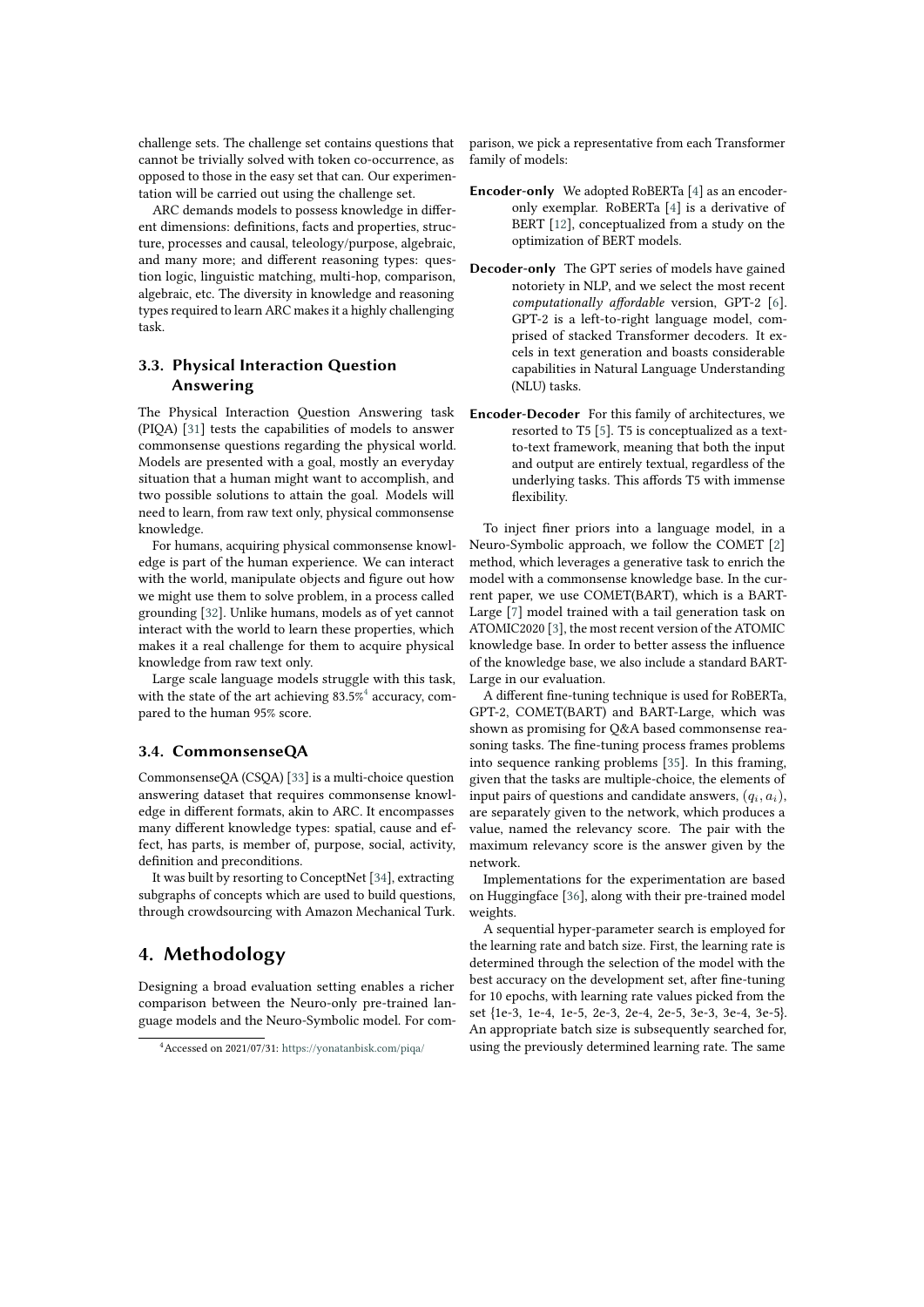#### **Table 1**

|                   | ARCT              | ARC.              | <b>PIOA</b>       | <b>CSOA</b>       | Params                   |
|-------------------|-------------------|-------------------|-------------------|-------------------|--------------------------|
| Random            | 0.5               | 0.25              | 0.5               | 0.2               | $\overline{\phantom{a}}$ |
| <b>HUMAN</b>      | 0.909             | N/A               | 0.949             | 0.889             |                          |
| RoBERTa-Large     | $0.815 \pm 0.011$ | $0.411 \pm 0.022$ | $0.789 \pm 0.006$ | $0.733 \pm 0.006$ | 355M                     |
| GPT2-Medium       | $0.540 \pm 0.071$ | $0.318 \pm 0.009$ | $0.706 \pm 0.005$ | $0.551 \pm 0.012$ | 345M                     |
| T5-Large          | $0.743 \pm 0.006$ | $0.440 \pm 0.008$ | $0.772 \pm 0.005$ | $0.713 \pm 0.007$ | 770M                     |
| <b>BART-Large</b> | $0.655 \pm 0.154$ | $0.382 \pm 0.027$ | $0.777 \pm 0.005$ | $0.738 \pm 0.005$ | 406M                     |
| COMET(BART)       | $0.790 \pm 0.005$ | $0.412 \pm 0.011$ | $0.783 \pm 0.008$ | $0.718 \pm 0.008$ | 406M                     |

Accuracy (with standard deviation) on the selected tasks. Best result for each task in bold. Human benchmarks for CSQA obtained from their public leaderboard,<sup>[5](#page-4-0)</sup> for ARCT from [\[26\]](#page-7-0), and for PIQA from [\[31\]](#page-7-5).

strategy is followed, searching for a batch size from the set {4, 8, 16, 32}. The hyper-parameters found for each model are described in Appendix [A.](#page-7-11)

Models are trained for up to 30 epochs, and the checkpoint yielding the best accuracy on the development set is selected for testing purposes. Due to known instability across runs in pre-trained language models [\[12,](#page-6-8) [37\]](#page-7-12), we report the mean of five runs, each with different random seeds, which are described in Appendix [A.](#page-7-11)

PIQA and CSQA, two of our proposed tasks, are active competitions, and as such their test sets are kept private so as to prevent cheating. Thus, for these tasks, we report results on the development set. In order to have a training set and a development set available, we split the training set into two using stratified splitting to preserve the original distribution of classes, keeping 90% of the data as training data and setting aside 10% of the data as the development set.

All experiments were conducted on a single NVIDIA Titan RTX with 24Gb VRAM.

## <span id="page-4-1"></span>**5. Results and Discussion**

Performance (in accuracy) for the commonsense reasoning tasks is shown in Table [5.](#page-4-1)

A gap between human performance and the performance of the models is noticeable, albeit some tasks standout as more challenging for the models than others. For ARCT, an encouraging gap of 0.094 accuracy separates the human upper bound from RoBERTa, which is the best performing model for the task. CSQA and PIQA have a more significant margin to the human upper bound, with a gap of 0.156 and 0.151, respectively. Despite the advances provided by Transformer and the "pre-train then fine-tune" methodology, which have pushed the state of the art further and the boundaries of sizes of model and training data, models are still a long way away from human aptitude.

A juxtaposition appears concerning ARC and CSQA. Despite both being multiple-choice problems with (up to) five possible answers, scores on ARC are half of those on CSQA. The commonsense knowledge types for CSQA is more broad, covering a large array of domains, being a more general task. ARC, on the other hand, focuses on more complex knowledge about the physical world, as it was conceived from science exams, and as such features knowledge about physics and chemistry. This hints at the possibility that ARC is a harder task to solve.

Regarding our primary research question, which is to find empirical clues as to whether COMET effectively boosts performance on commonsense reasoning tasks, the answer is that it is slightly better than its baseline. COMET(BART), outperforms its baseline BART-Large on all but the CSQA task. However, on the ARCT task, the standard deviation of BART-Large is so large due to instability that, despite the differences in the mean, it is unclear whether COMET(BART) provides any real advantage in this task.<sup>[6](#page-4-2)</sup> As such, given that BART-Large excels on CSQA, and on ARCT it could be that BART-Large can perform at the level of COMET(BART), if it were not for the instability, COMET does not provide a sizeable difference over the baseline, but it does improve over it.

When comparing COMET(BART) with the different Transformer families, COMET(BART) consistently holds the 2nd and 3rd best scores, reaching close to the best score on PIQA. It was competitive with T5 (Encoder-Decoder) and GPT-2 (Decoder-only), but scored below RoBERTa (Encoder-only) in all tasks but ARC. RoBERTa, while not having had the knowledge injection for finer priors, still emerges as the most competent reasoner, having the best score in ARCT and PIQA, and is a close second best in CSQA. The worst reasoner was GPT-2, obtaining poor results in all tasks.

Despite the ability of the Neuro-Symbolic COMET(BART) to be competitive with most Neuro-only

<span id="page-4-2"></span><sup>6</sup>A t-test between COMET(BART) and BART-Large yielded  $p > 0.05$  for the ARCT, ARC and PIQA results.

<span id="page-4-0"></span><sup>5</sup><https://www.tau-nlp.org/csqa-leaderboard>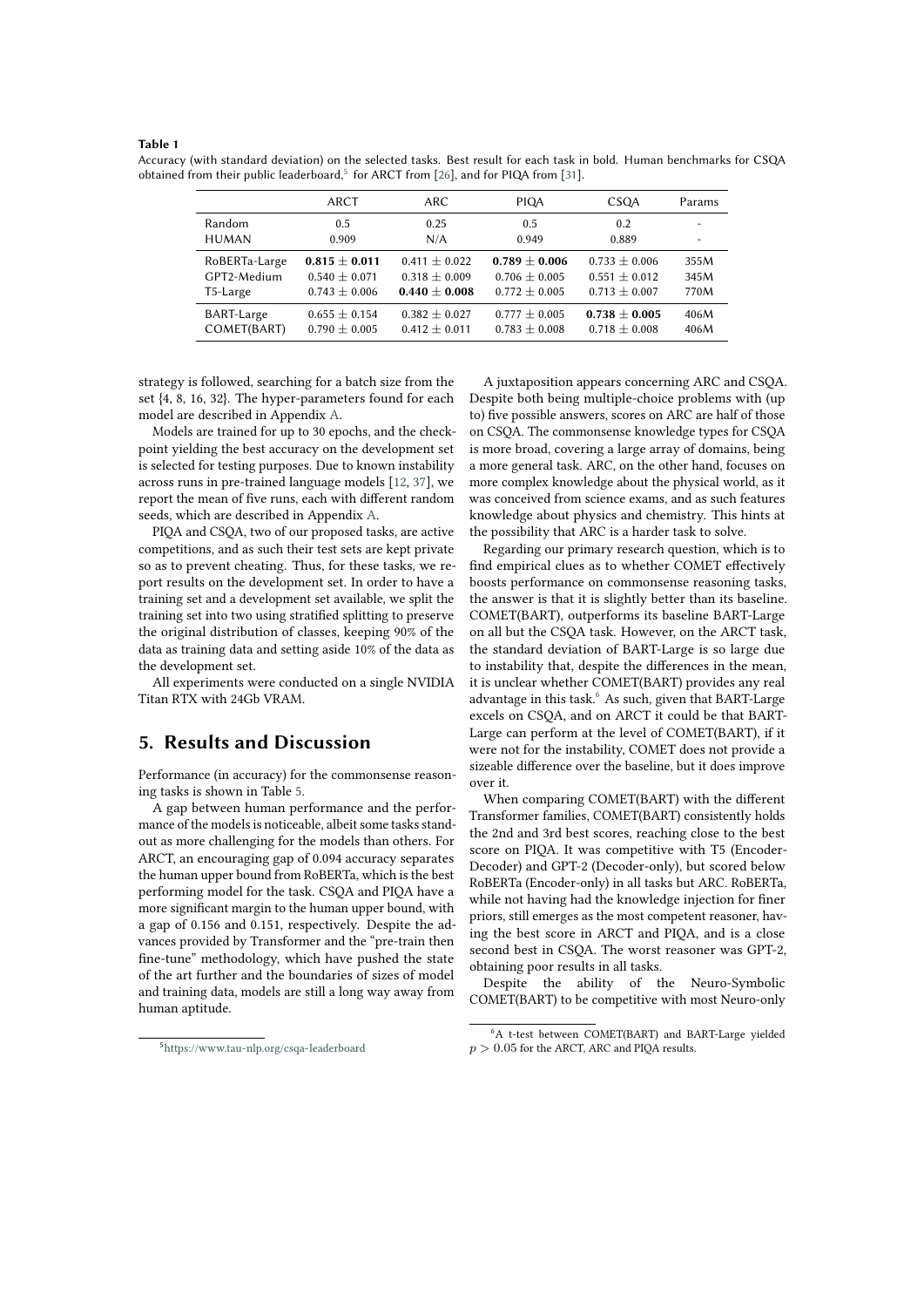methods, no clear advantage can be given to any of the two approaches overall, for the proposed tasks. This finding confirms previous work [\[1\]](#page-5-0), which has reached the same conclusion for other tasks. One particular Neuro-only method stood out, RoBERTa, which consistently outperformed other Neuro-only methods and COMET(BART). RoBERTa was pre-trained on the same corpus as BART, and as such, COMET(BART) was exposed to the same data and more, due to its refinement on the ATOMIC knowledge base, meaning differences in the training data should not be a factor in the differences between RoBERTa's and COMET(BART)'s performance. We conjecture that two factors, alone or in combination, could account for the observed differences:

- The generative nature of COMET's pre-training task, while being ideal for **generating** new commonsense knowledge, proves to be detrimental to classification tasks, in this instance, for commonsense reasoning.
- RoBERTa's architecture, featuring only the Encoder, could be better adapted to perform commonsense reasoning. Perhaps, a combination of COMET with RoBERTa could yield better results.[7](#page-5-3)

Overall, the models behaved like capable reasoners, performing well above the random baseline, despite the gap to human capabilities. One can pose the question of whether this performance is consistent across different types of reasoning in the different tasks. We have explored the question of consistency in previous work [\[38\]](#page-7-13). We have found evidence that models are inconsistent because they seem to be solving the tasks not with reasoning but with shortcuts present in the data. In one instance, we removed the question portion of the input from the tasks, and the models were still able to learn to select the correct answers to questions they were not presented with. Adversarial attacks also demonstrate that minimal superficial changes to the input have a significant impact on their performance. COMET(BART) was just as susceptible to shortcuts as other models. However, one can expect that with further research into neuro-symbolism, the enrichment procedure should endow models with finer priors such that they should become more resistant to this behavior.

# **6. Conclusion**

Neuro-Symbolic methods are a promising path to integrate the rich knowledge represented in structured knowledge bases with deep learning models, enhancing their learning capabilities.

In this work, we establish a broad and challenging evaluation setting to gauge the efficiency of a Neuro-Symbolic method, COMET, at learning and applying the knowledge learned from the ATOMIC2020 knowledge base, and how it compares to Neuro-only methods. Five models (RoBERTa, GPT-2, T5, BART and COMET(BART)), covering the three families of Transformer models (Encoder, Decoder and Encoder-Decoder), are tasked with four challenging commonsense reasoning tasks (ARCT, ARC, PIQA and CSQA).

The results show no clear advantage between Neuroonly and Neuro-Symbolic methods. COMET(BART) is marginally better than its BART-Large baseline, and is competitive with most Neuro-only methods. RoBERTa emerges as the superior reasoner, despite not having been afforded with finer priors like COMET(BART).

These results call for future research on two different topics: (i) The application of the COMET method to other models in the vast Transformer family. Despite COMET being inherently a generative method, its adaptation to models like RoBERTa, which has shown great promise in our results, could prove to be beneficial; and (ii) An intensive systematic review spanning different Neuro-Symbolic methods, each with their particular techniques, and their application to commonsense reasoning. This review would help uncover what type of techniques more effectively transfer knowledge to models, and aid their learning.

## **Acknowledgments**

The research reported here was supported by POR-TULAN CLARIN—Research Infrastructure for the Science and Technology of Language [https://portulanclarin.](https://portulanclarin.net) [net,](https://portulanclarin.net) funded by Lisboa 2020, Alentejo 2020 and FCT— Fundação para a Ciência e Tecnologia under the grant PINFRA/22117/2016.

## **References**

- <span id="page-5-0"></span>[1] N. Lourie, R. Le Bras, C. Bhagavatula, Y. Choi, Unicorn on rainbow: A universal commonsense reasoning model on a new multitask benchmark, AAAI (2021).
- <span id="page-5-1"></span>[2] A. Bosselut, H. Rashkin, M. Sap, C. Malaviya, A. Celikyilmaz, Y. Choi, Comet: Commonsense transformers for automatic knowledge graph construction, in: Proceedings of the 57th Annual Meeting of the Association for Computational Linguistics, 2019, pp. 4762–4779.
- <span id="page-5-2"></span>[3] J. D. Hwang, C. Bhagavatula, R. Le Bras, J. Da, K. Sakaguchi, A. Bosselut, Y. Choi, Comet-atomic 2020: On symbolic and neural commonsense knowledge graphs, in: AAAI'21, 2021.

<span id="page-5-3"></span><sup>7</sup>Assuming an adaptation of COMET's tail generation task to a classification task is possible.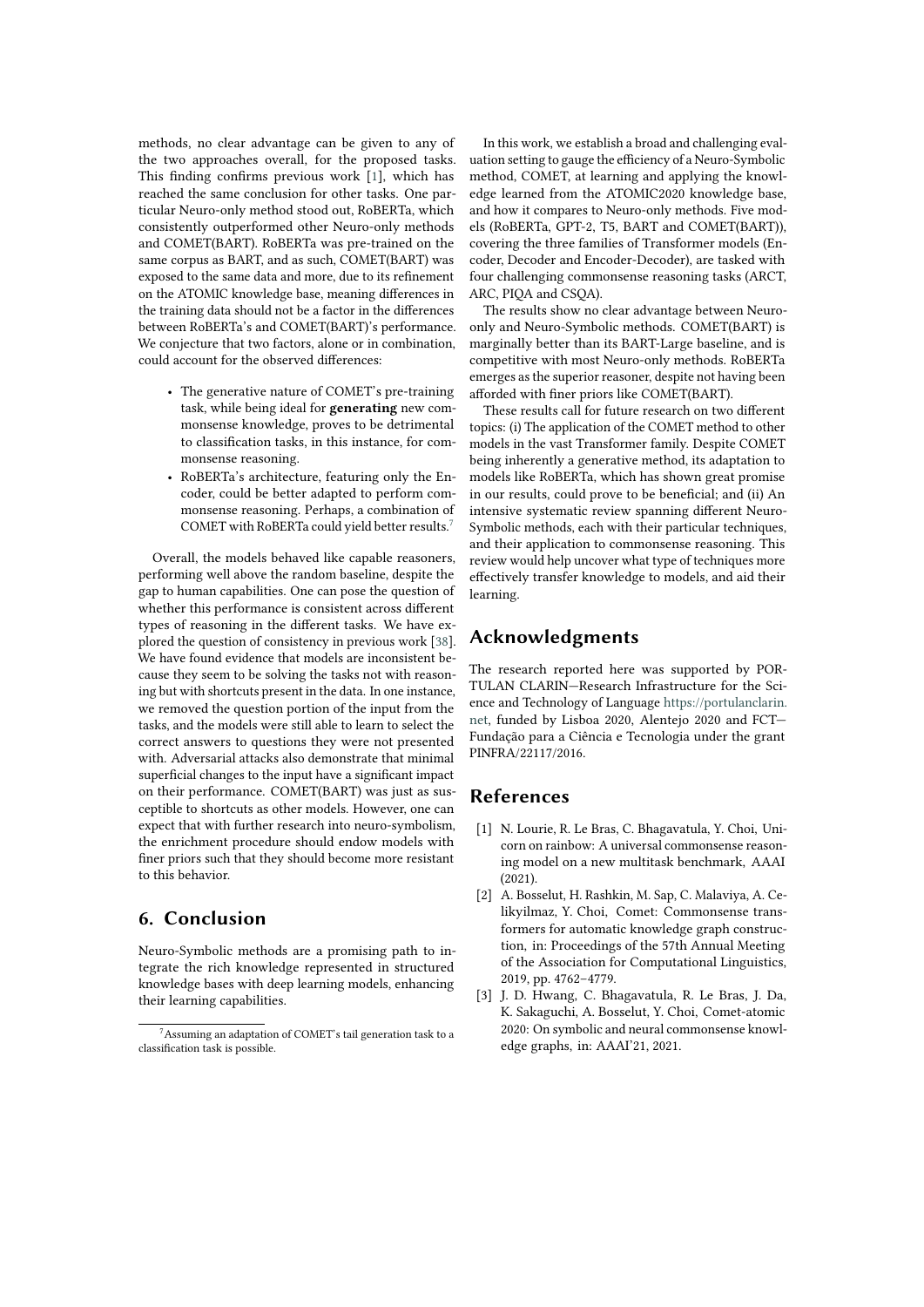- <span id="page-6-0"></span>[4] Y. Liu, M. Ott, N. Goyal, J. Du, M. Joshi, D. Chen, O. Levy, M. Lewis, L. Zettlemoyer, V. Stoyanov, Roberta: A robustly optimized bert pretraining approach, arXiv preprint arXiv:1907.11692 (2019).
- <span id="page-6-1"></span>[5] C. Raffel, N. Shazeer, A. Roberts, K. Lee, S. Narang, M. Matena, Y. Zhou, W. Li, P. J. Liu, Exploring the limits of transfer learning with a unified text-to-text transformer, Journal of Machine Learning Research 21 (2020) 1–67.
- <span id="page-6-2"></span>[6] A. Radford, J. Wu, R. Child, D. Luan, D. Amodei, I. Sutskever, Language models are unsupervised multitask learners (2019).
- <span id="page-6-3"></span>[7] M. Lewis, Y. Liu, N. Goyal, M. Ghazvininejad, A. Mohamed, O. Levy, V. Stoyanov, L. Zettlemoyer, BART: Denoising sequence-to-sequence pre-training for natural language generation, translation, and comprehension, in: Proceedings of the 58th Annual Meeting of the Association for Computational Linguistics, Association for Computational Linguistics, Online, 2020, pp. 7871–7880.
- <span id="page-6-4"></span>[8] A. Vaswani, N. Shazeer, N. Parmar, J. Uszkoreit, L. Jones, A. N. Gomez, Ł. Kaiser, I. Polosukhin, Attention is all you need, in: Advances in neural information processing systems, 2017, pp. 5998– 6008.
- <span id="page-6-5"></span>[9] A. M. Dai, Q. V. Le, Semi-supervised sequence learning, in: C. Cortes, N. Lawrence, D. Lee, M. Sugiyama, R. Garnett (Eds.), Advances in Neural Information Processing Systems, volume 28, Curran Associates, Inc., 2015.
- <span id="page-6-6"></span>[10] J. Howard, S. Ruder, Universal language model finetuning for text classification, in: Proceedings of the 56th Annual Meeting of the Association for Computational Linguistics (Volume 1: Long Papers), Association for Computational Linguistics, Melbourne, Australia, 2018, pp. 328–339.
- <span id="page-6-7"></span>[11] A. Radford, K. Narasimhan, T. Salimans, I. Sutskever, Improving language understanding by generative pre-training, 2018.
- <span id="page-6-8"></span>[12] J. Devlin, M.-W. Chang, K. Lee, K. Toutanova, BERT: Pre-training of deep bidirectional transformers for language understanding, in: Proceedings of the 2019 Conference of the North American Chapter of the Association for Computational Linguistics: Human Language Technologies, Volume 1 (Long and Short Papers), Association for Computational Linguistics, Minneapolis, Minnesota, 2019, pp. 4171– 4186.
- <span id="page-6-9"></span>[13] A. Wang, A. Singh, J. Michael, F. Hill, O. Levy, S. Bowman, Glue: A multi-task benchmark and analysis platform for natural language understanding, in: Proceedings of the 2018 EMNLP Workshop BlackboxNLP: Analyzing and Interpreting Neural Networks for NLP, 2018, pp. 353–355.
- <span id="page-6-10"></span>[14] A. Wang, Y. Pruksachatkun, N. Nangia, A. Singh,

J. Michael, F. Hill, O. Levy, S. R. Bowman, Super-GLUE: A stickier benchmark for general-purpose language understanding systems, arXiv preprint 1905.00537 (2019).

- <span id="page-6-11"></span>[15] A. Roberts, C. Raffel, N. Shazeer, How much knowledge can you pack into the parameters of a language model?, in: Proceedings of the 2020 Conference on Empirical Methods in Natural Language Processing (EMNLP), Association for Computational Linguistics, Online, 2020, pp. 5418–5426.
- <span id="page-6-12"></span>[16] X. Zhou, Y. Zhang, L. Cui, D. Huang, Evaluating commonsense in pre-trained language models., in: AAAI, 2020, pp. 9733–9740.
- <span id="page-6-13"></span>[17] A. Grover, J. Leskovec, node2vec: Scalable feature learning for networks, in: Proceedings of the 22nd ACM SIGKDD international conference on Knowledge discovery and data mining, 2016, pp. 855–864.
- <span id="page-6-14"></span>[18] A. Bordes, N. Usunier, A. Garcia-Duran, J. Weston, O. Yakhnenko, Translating embeddings for modeling multi-relational data, in: Neural Information Processing Systems (NIPS), 2013, pp. 1–9.
- <span id="page-6-15"></span>[19] R. Branco, J. Rodrigues, C. Saedi, A. Branco, Assessing wordnets with WordNet embeddings, in: Proceedings of the 10th Global Wordnet Conference, Global Wordnet Association, Wroclaw, Poland, 2019, pp. 253–259.
- <span id="page-6-16"></span>[20] C. Saedi, A. Branco, J. Rodrigues, J. Silva, Wordnet embeddings, in: Proceedings of the third workshop on representation learning for NLP, 2018, pp. 122– 131.
- <span id="page-6-17"></span>[21] M. Salawa, A. Branco, R. Branco, J. António Rodrigues, C. Saedi, Whom to learn from? graph- vs. text-based word embeddings, in: Proceedings of the International Conference on Recent Advances in Natural Language Processing (RANLP 2019), IN-COMA Ltd., Varna, Bulgaria, 2019, pp. 1041–1051.
- <span id="page-6-18"></span>[22] M. E. Peters, M. Neumann, R. L. Logan, R. Schwartz, V. Joshi, S. Singh, N. A. Smith, Knowledge enhanced contextual word representations, in: EMNLP, 2019.
- <span id="page-6-19"></span>[23] A. Yang, Q. Wang, J. Liu, K. Liu, Y. Lyu, H. Wu, Q. She, S. Li, Enhancing pre-trained language representations with rich knowledge for machine reading comprehension, in: Proceedings of the 57th Annual Meeting of the Association for Computational Linguistics, Association for Computational Linguistics, Florence, Italy, 2019, pp. 2346–2357.
- <span id="page-6-20"></span>[24] Z. Zhang, X. Han, Z. Liu, X. Jiang, M. Sun, Q. Liu, Ernie: Enhanced language representation with informative entities, in: Proceedings of the 57th Annual Meeting of the Association for Computational Linguistics, 2019, pp. 1441–1451.
- <span id="page-6-21"></span>[25] M. Sap, R. Le Bras, E. Allaway, C. Bhagavatula, N. Lourie, H. Rashkin, B. Roof, N. A. Smith, Y. Choi, Atomic: An atlas of machine commonsense for ifthen reasoning, in: Proceedings of the AAAI Con-